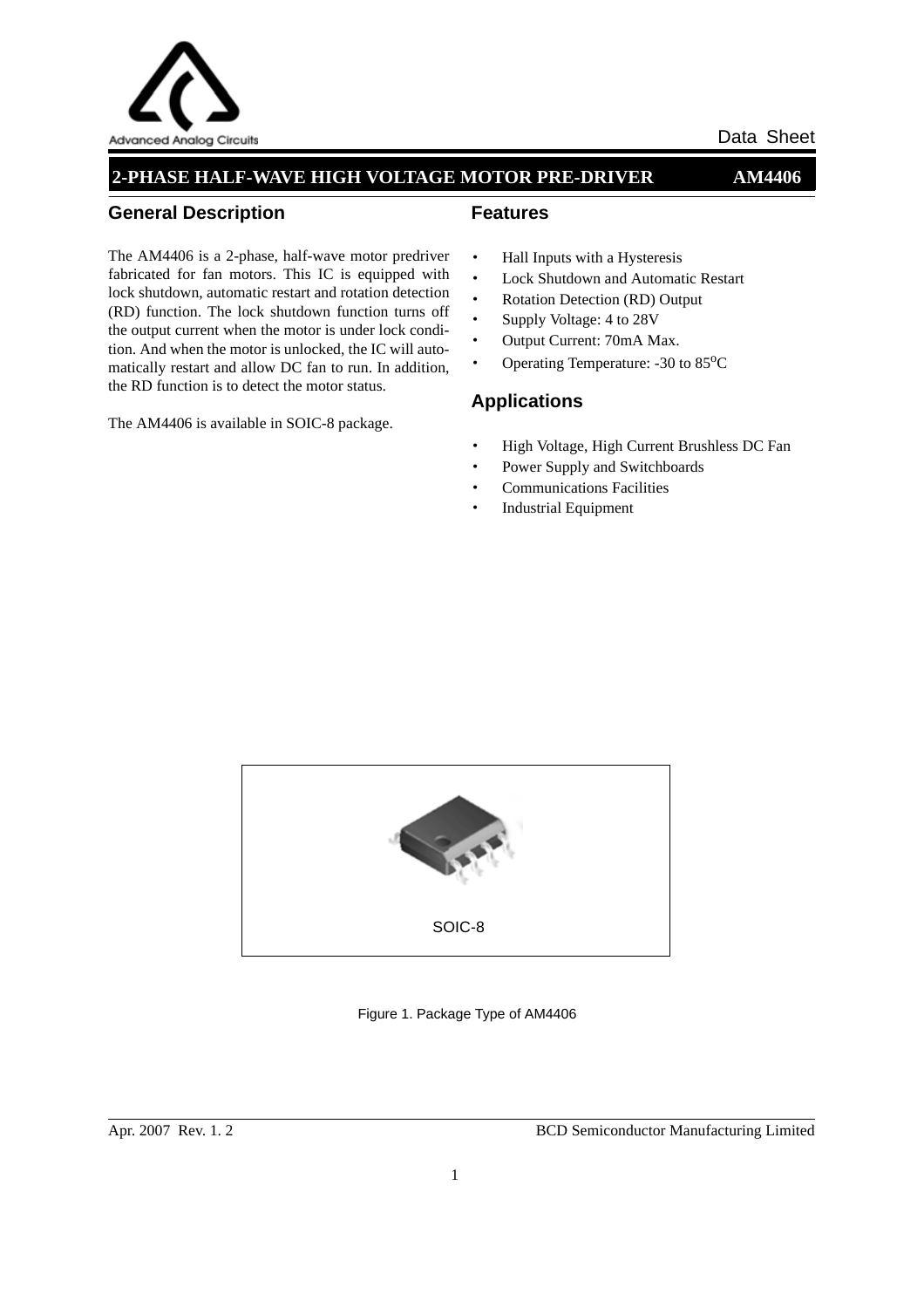

## **2-PHASE HALF-WAVE HIGH VOLTAGE MOTOR PRE-DRIVER AM4406**

## **Pin Configuration**



M Package

Figure 2. Pin Configuration of AM4406 (Top View)

## **Pin Description**

| <b>Pin Number</b> | <b>Pin Name</b>  | <b>Function</b>    |
|-------------------|------------------|--------------------|
| 1                 | <b>VCC</b>       | Power supply       |
| 2                 | $HS (+)$         | Hall input $(+)$   |
| 3                 | RD               | Rotation detection |
| $\overline{4}$    | $HS$ (-)         | Hall input (-)     |
| 5                 | <b>GND</b>       | Ground             |
| 6                 | <b>CT</b>        | Timing capacitor   |
| 7                 | OUT <sub>2</sub> | Driver output 2    |
| 8                 | OUT <sub>1</sub> | Driver output 1    |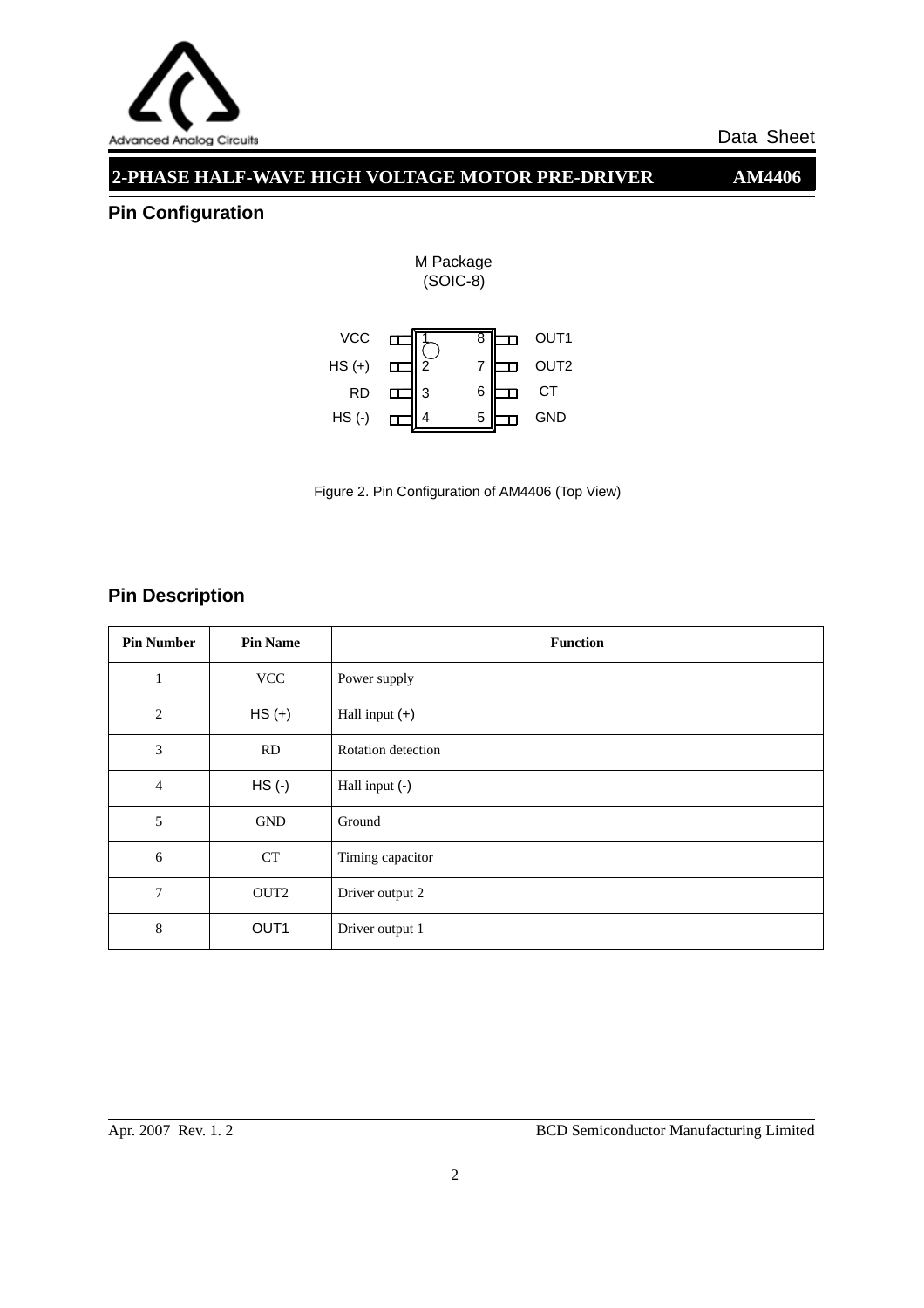

# **2-PHASE HALF-WAVE HIGH VOLTAGE MOTOR PRE-DRIVER AM4406**

## **Functional Block Diagram**



Figure 3. Functional Block Diagram of AM4406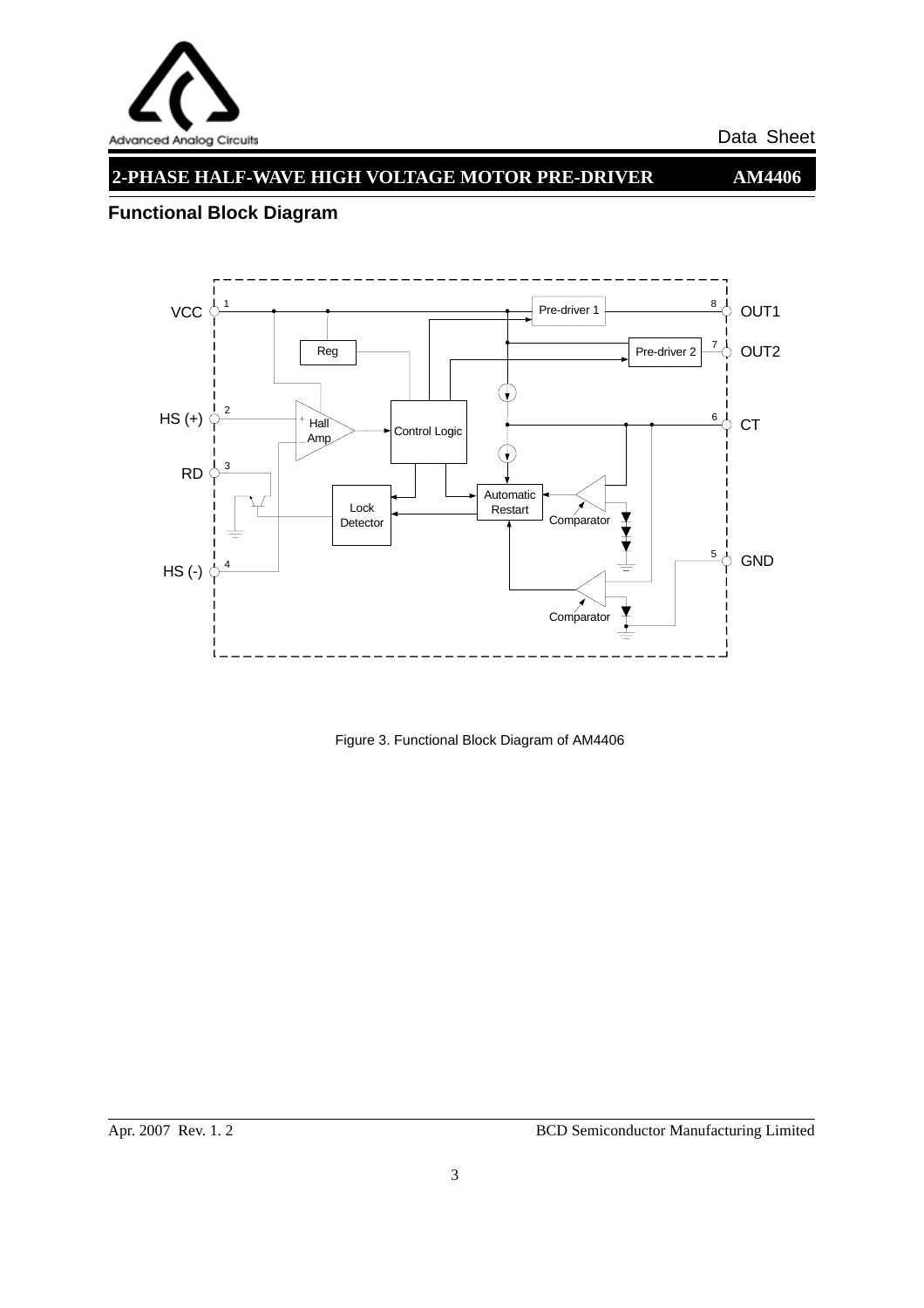

## **2-PHASE HALF-WAVE HIGH VOLTAGE MOTOR PRE-DRIVER AM4406**

## **Ordering Information**



| Package | <b>Temperature Range</b> | <b>Marking ID</b><br><b>Part Number</b> |         | <b>Packing Type</b> |  |
|---------|--------------------------|-----------------------------------------|---------|---------------------|--|
| SOIC-8  | $-30$ to $85^{\circ}$ C  | AM4406M-E1                              | AM4406M | Tube                |  |
|         |                          | <b>AM4406MTR-E1</b>                     | AM4406M | Tape & Reel         |  |

BCD Semiconductor's Pb-free products, as designated with "E1" suffix in the part number, are RoHS compliant.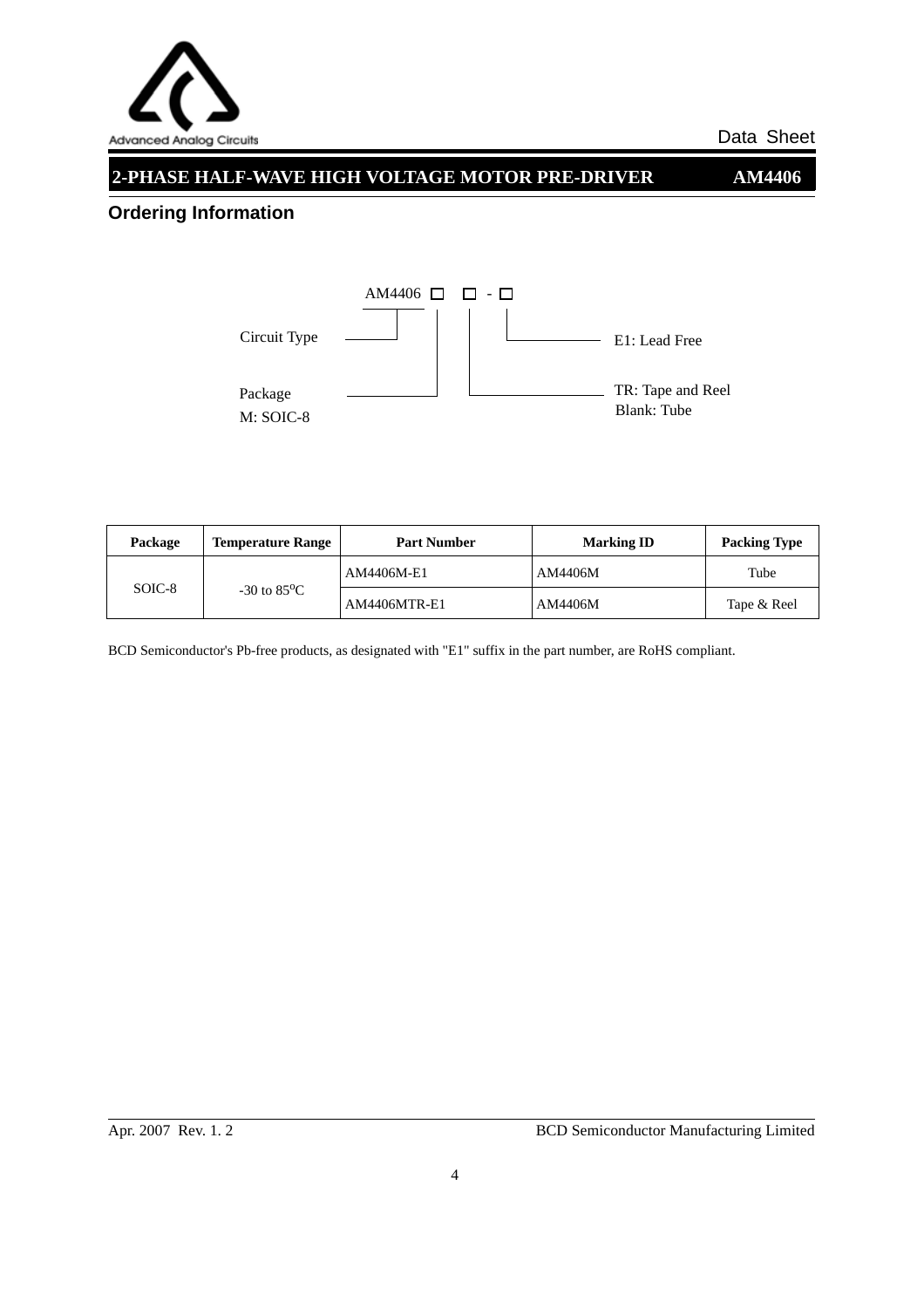

## **2-PHASE HALF-WAVE HIGH VOLTAGE MOTOR PRE-DRIVER AM4406**

### **Absolute Maximum Ratings (Note 1)**

| <b>Parameter</b>                 | <b>Symbol</b> | <b>Value</b> | Unit        |
|----------------------------------|---------------|--------------|-------------|
| <b>Supply Voltage</b>            | $V_{CC}$      | 30           | V           |
| <b>Output Current</b>            | $I_{\rm OUT}$ | 70           | mA          |
| Power Dissipation                | $P_D$         | 550 (Note 2) | mW          |
| <b>Storage Temperature Range</b> | $T_{STG}$     | $-55$ to 125 | $\rm ^{o}C$ |
| ESD (Human Body Model)           | <b>ESD</b>    | 3000         | V           |
| <b>ESD</b> (Machine Model)       | <b>ESD</b>    | 300          | V           |

Note 1: Stresses greater than those listed under "Absolute Maximum Ratings" may cause permanent damage to the device. These are stress ratings only, and functional operation of the device at these or any other conditions beyond those indicated under "Recommended Operating Conditions" is not implied. Exposure to "Absolute Maximum Ratings" for extended periods may affect device reliability.

Note 2: Reduced by  $5.5 \text{mW} / {}^{\text{o}}\text{C}$  when  $\text{T}_{\text{A}}$  is over  $25 {}^{\text{o}}\text{C}$ .

### **Recommended Operating Conditions**

| <b>Parameter</b>                  | <b>Symbol</b> | Min   | <b>Max</b>    | Unit        |
|-----------------------------------|---------------|-------|---------------|-------------|
| Supply Voltage                    | $V_{CC}$      | 4     | 28            |             |
| Hall Input Voltage $(+)$ (Note 3) | $V_{HS}(+)$   | 1.0   | $V_{CC}$ -0.5 |             |
| Hall Input Voltage (-) (Note 3)   | $V_{HS}(-)$   | 1.0   | $V_{CC}$ -0.5 |             |
| <b>Operating Temperature</b>      | $T_A$         | $-30$ | 85            | $\rm ^{o}C$ |

Note 3: Hall input voltage range includes the amplitude of signal.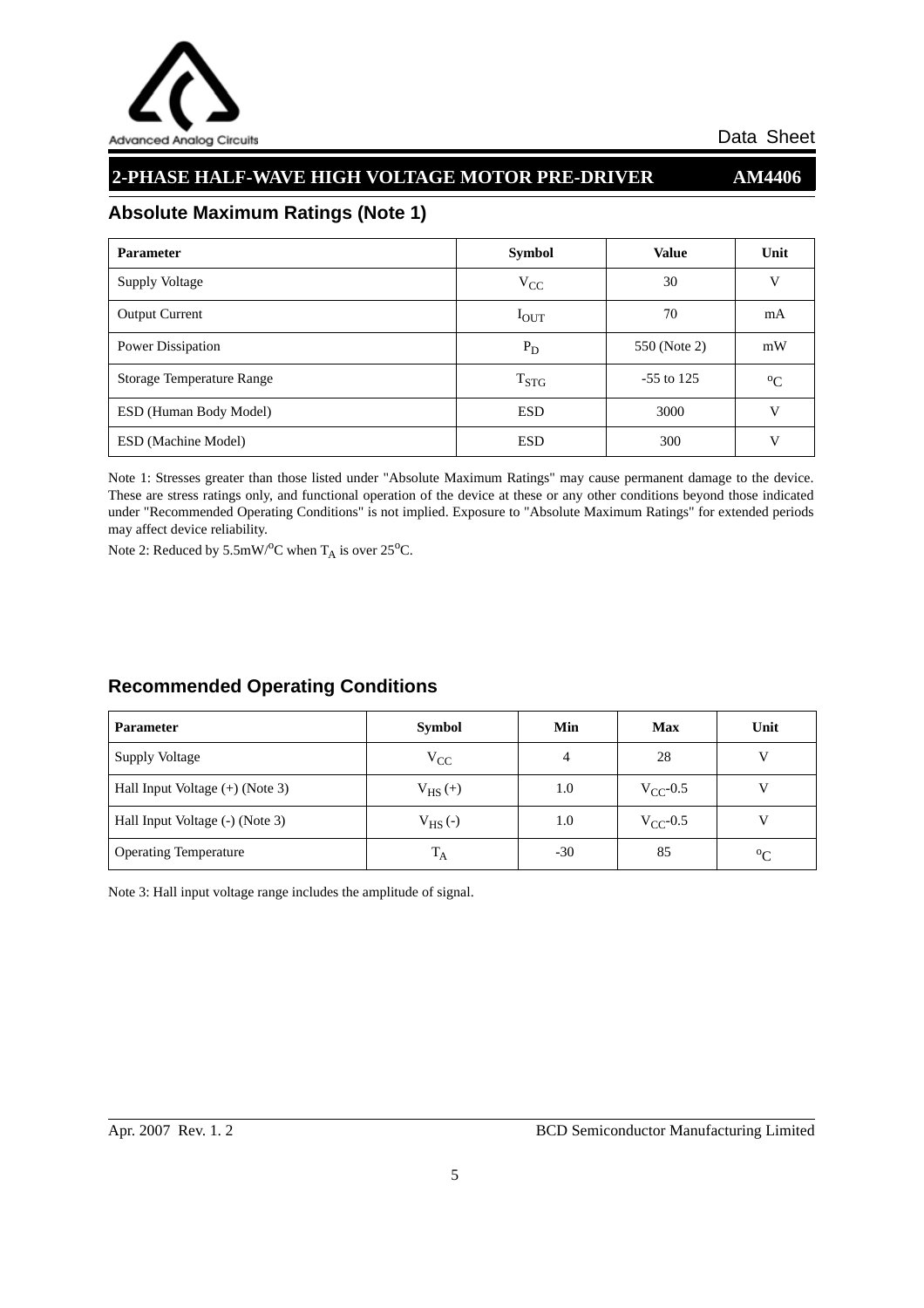

# **2-PHASE HALF-WAVE HIGH VOLTAGE MOTOR PRE-DRIVER AM4406**

### **Electrical Characteristics**

 $(V_{CC} = 12V, T_A = 25^{\circ}C,$  unless otherwise specified.)

| Parameter                             | <b>Symbol</b> | <b>Conditions</b>                               | Min            | <b>Typ</b> | <b>Max</b> | Unit |
|---------------------------------------|---------------|-------------------------------------------------|----------------|------------|------------|------|
| <b>Supply Current</b>                 | $I_{CC}$      | No load                                         |                | 3.2        | 5.0        | mA   |
| Hall Amplifier Input Hysteresis $(+)$ | $V_{HYS}(+)$  | Zero to peak including offset<br>and hysteresis | 3              |            | 15         | mV   |
| Hall Amplifier Input Hysteresis (-)   | $V_{HYS}$ (-) | Zero to peak including offset<br>and hysteresis | $-3$           |            | $-15$      | mV   |
| CT Charge Current                     | $I_{CHG}$     | $V_{CT} = 1.5V$                                 | $\overline{c}$ | 3.45       | 5.25       | μA   |
| CT Discharge Current                  | $I_{DHG}$     | $V_{CT}$ =1.5V                                  | 0.35           | 0.8        | 1.45       | μA   |
| CT Charge and Discharge Ratio         | $R_{CD}$      | $I_{CHG}/I_{DHG}$                               | 3              | 4.5        | 8          |      |
| CT Clamp Voltage                      | $V_{CL}$      |                                                 | 2.2            | 2.6        | 3          | V    |
| CT Comparator Voltage                 | $V_{CP}$      |                                                 | 0.4            | 0.6        | 0.8        | V    |
| <b>OUT1</b> High Level Voltage        | $V_{OH1}$     | $I_{\text{OUT1}}=10mA$                          | 10             | 10.5       |            | V    |
| <b>OUT2</b> High Level Voltage        | $V_{OH2}$     | $I_{\text{OUT2}}=10mA$                          | 10             | 10.5       |            | V    |
| RD Output Low Level Voltage           | $V_{RDL}$     | $I_{RD} = 5mA$                                  |                | 0.2        | 0.5        | V    |
| RD Current Capacity                   | $I_{RD}$      | $V_{RD} = 2V$                                   | 8              | 18         |            | mA   |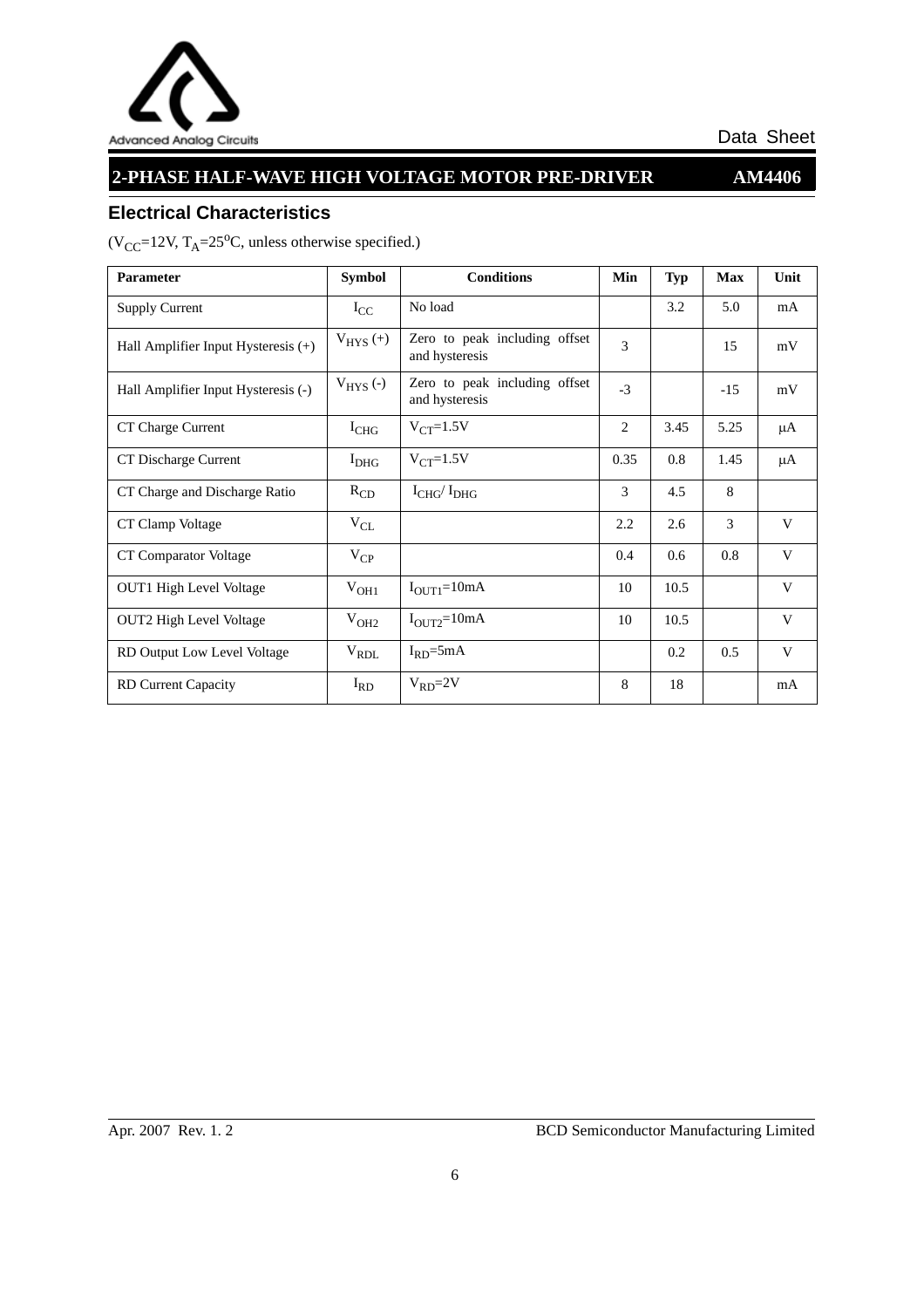

## **2-PHASE HALF-WAVE HIGH VOLTAGE MOTOR PRE-DRIVER AM4406**

 $V_{cc} = 12V$ 

## **Typical Performance Characteristics**



Figure 4. Supply Current vs. Supply Voltage Figure 5. Output Voltage vs. Output Current

Output Current (mA)

0 20 40 60 80 100 10.0

 $10.4$ 

 $10.8$ 

Output Voltage (V)

Output Voltage (V)

11.2

11.6

12.0



Figure 6. RD Current vs. RD Supply Voltage Figure 7. RD Low Voltage vs. RD Current

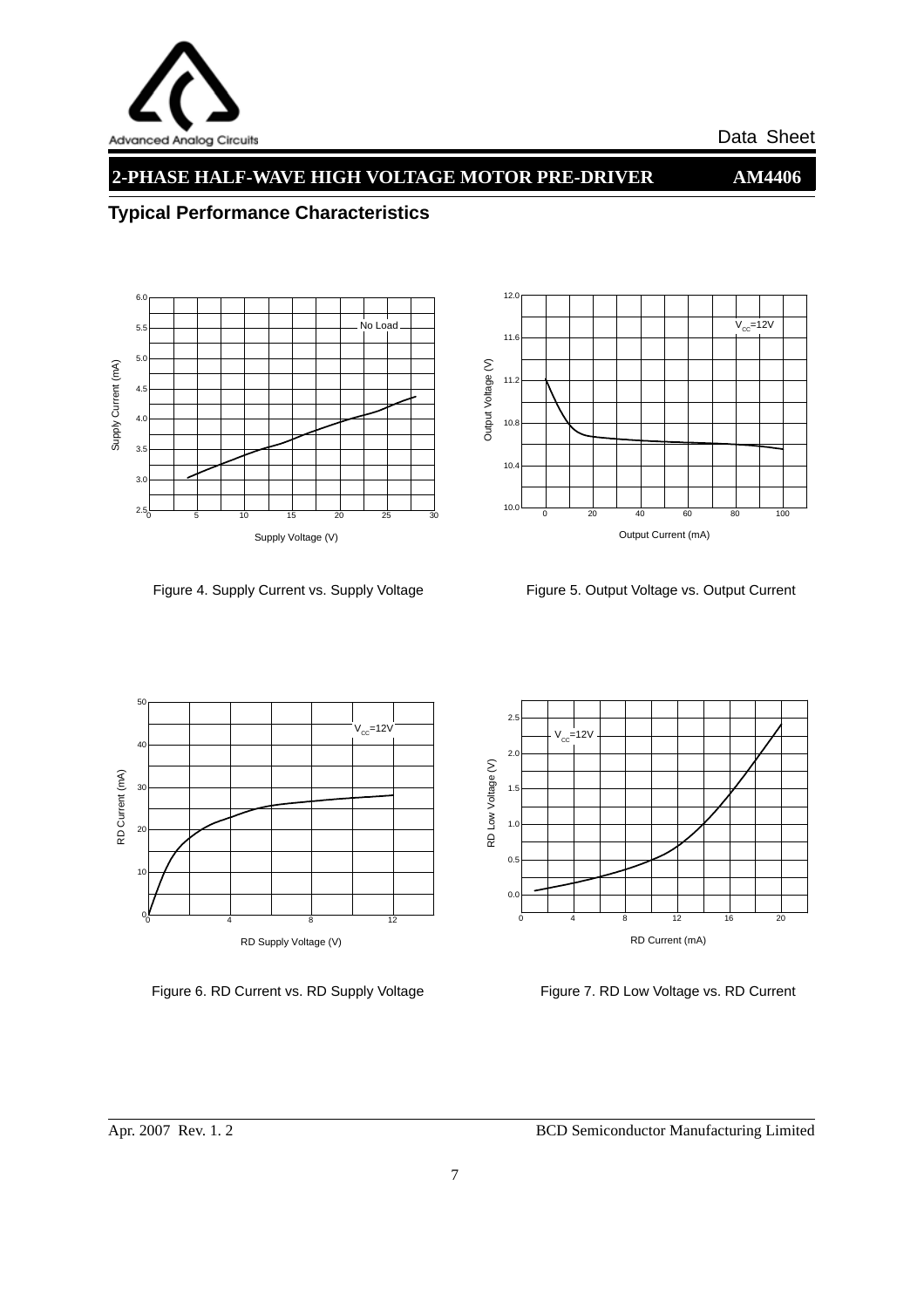

## **2-PHASE HALF-WAVE HIGH VOLTAGE MOTOR PRE-DRIVER AM4406**

**Typical Performance Characteristics (Continued)**



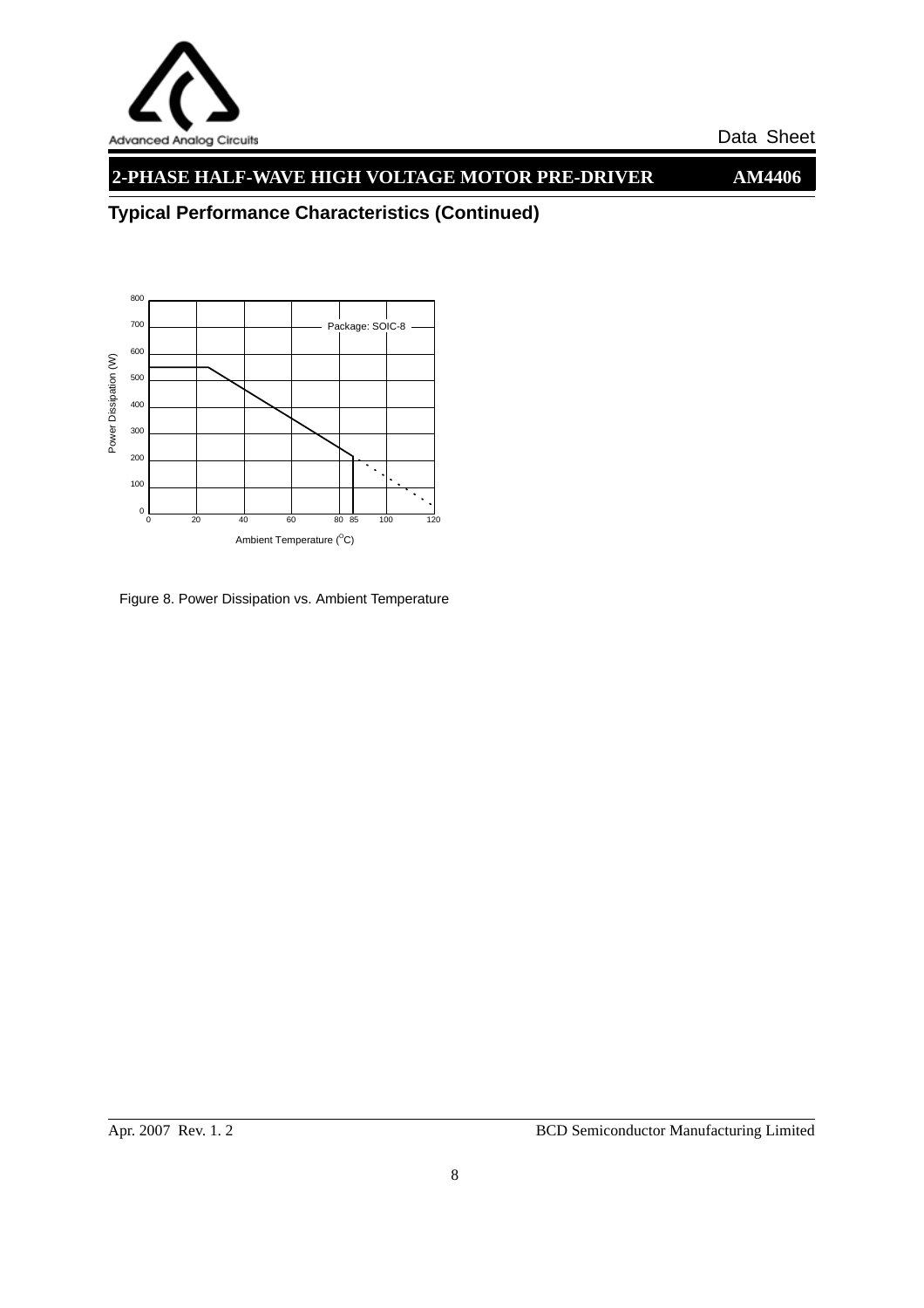

#### **2-PHASE HALF-WAVE HIGH VOLTAGE MOTOR PRE-DRIVER AM4406**

#### **Operating Diagram**



Note 4: Automatic restart is performed in the following manner. A motor lock condition is detected when the hall signal stops switching. The output is ON when CT pin is being charged. C2 is the external capacitor of the CT pin. Output ON time and OFF time are determined by the capacitance of C2.

Note 5: RD pin is ON during normal operation, and OFF when the motor is locked. It is an open collector output pin.

$$
T_{\text{ON}} = \frac{C2 * (V_{\text{CL}} - V_{\text{CP}})}{\text{I}_{\text{CHG}}} \text{(Sec.)}
$$

$$
T_{\text{OFF}} = \frac{C2 * (V_{\text{CL}} - V_{\text{CP}})}{\text{I}_{\text{DHG}}} \text{(Sec.)}
$$

Note 6: The RD pin may maintain HIGH level for a few hundred milliseconds when the power is turn on.



A few hundred milliseconds

Figure 9. Control Timing Diagram of AM4406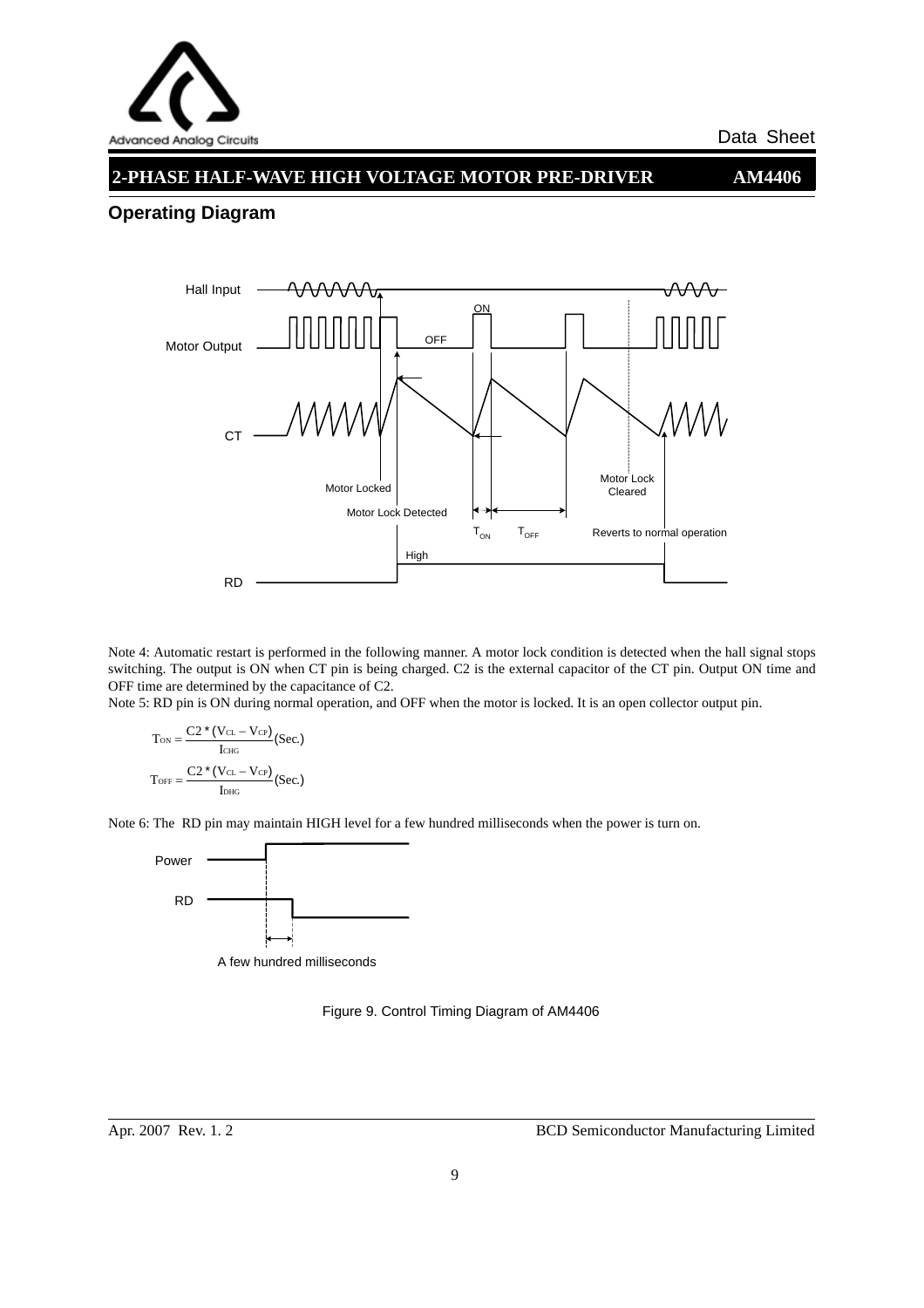

## **2-PHASE HALF-WAVE HIGH VOLTAGE MOTOR PRE-DRIVER AM4406**

## **Typical Application**



Note 7:  $V_{RD}$  should be equal or smaller than  $V_{CC}$ .

Figure 10. Typical Application of AM4406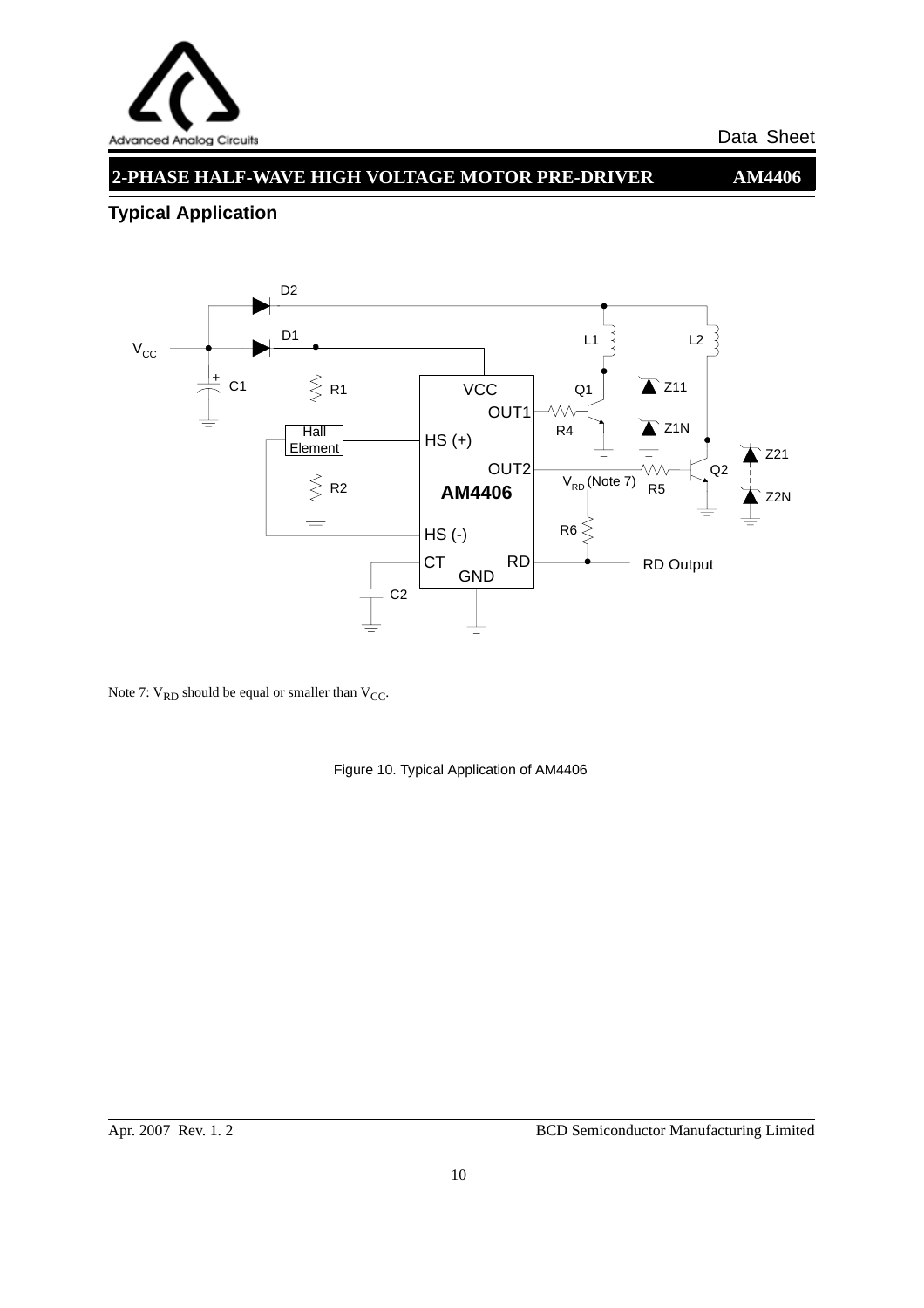

## **2-PHASE HALF-WAVE HIGH VOLTAGE MOTOR PRE-DRIVER AM4406**

#### **Mechanical Dimensions**

**SOIC-8 Unit: mm(inch)**